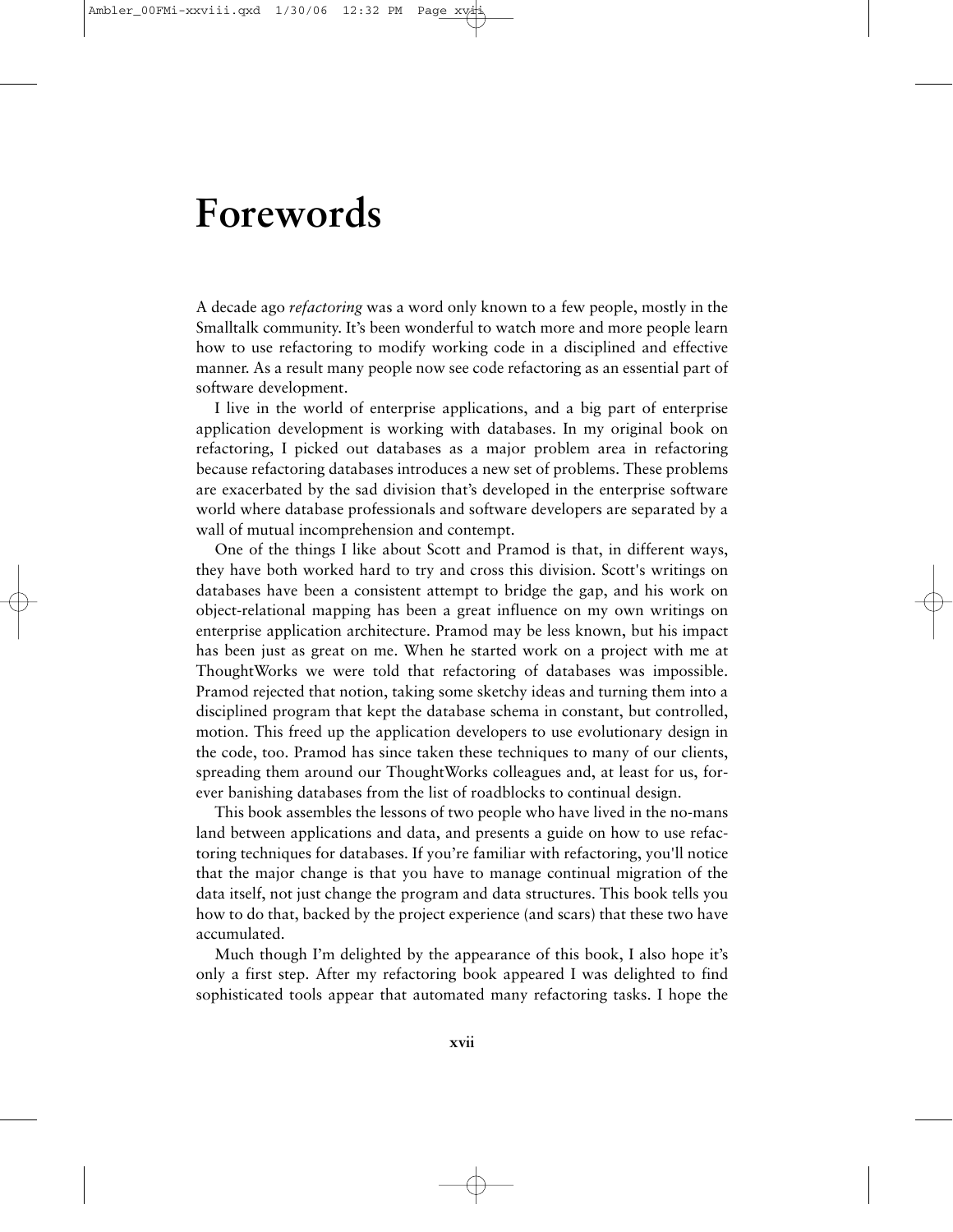

FOREWORDS

same thing happens with databases, and we begin to see vendors offer tools that make continual migrations of schema and data easier for everyone. Before that happens, this book will help you build your own processes and tools to help; afterward this book will have lasting value as a foundation for using such tools successfully.

**—Martin Fowler, series editor; chief scientist, ThoughtWorks**

In the years since I first began my career in software development, many aspects of the industry and technology have changed dramatically. What hasn't changed, however, is the fundamental nature of software development. It has never been hard to create software—just get a computer and start churning out code. But it was hard to create good software, and exponentially harder to create great software. This situation hasn't changed today. Today it is easier to create larger and more complex software systems by cobbling together parts from a variety of sources, software development tools have advanced in bounds, and we know a lot more about what works and doesn't work for the process of creating software. Yet most software is still brittle and struggling to achieve acceptable quality levels. Perhaps this is because we are creating larger and more complex systems, or perhaps it is because there are fundamental gaps in the techniques still used. I believe that software development today remains as challenging as ever because of a combination of these two factors. Fortunately, from time to time new technologies and techniques appear that can help. Among these advances, a rare few are have the power to improve greatly our ability to realize the potential envisioned at the start of most projects. The techniques involved in refactoring, along with their associate Agile methodologies, were one of these rare advances. The work contained in this book extends this base in a very important direction.

Refactoring is a controlled technique for safely improving the design of code without changing its behavioral semantics. Anyone can take a chance at improving code, but refactoring brings a discipline of safely making changes (with tests) and leveraging the knowledge accumulated by the software development community (through refactorings). Since Fowler's seminal book on the subject, refactoring has been widely applied, and tools assisting with detection of refactoring candidates and application of refactorings to code have driven widespread adoption. At the data tier of applications, however, refactoring has proven much more difficult to apply. Part of this problem is no doubt cultural, as this book shows, but also there has not been a clear process and set of refactorings applicable to the data tier. This is really unfortunate, since poor design at the data level almost always translates into problems at the higher tiers, typically causing a chain of bad designs in a futile effort to stabilize the shaky foundation. Further, the inability to evolve the data tier, whether due to denial or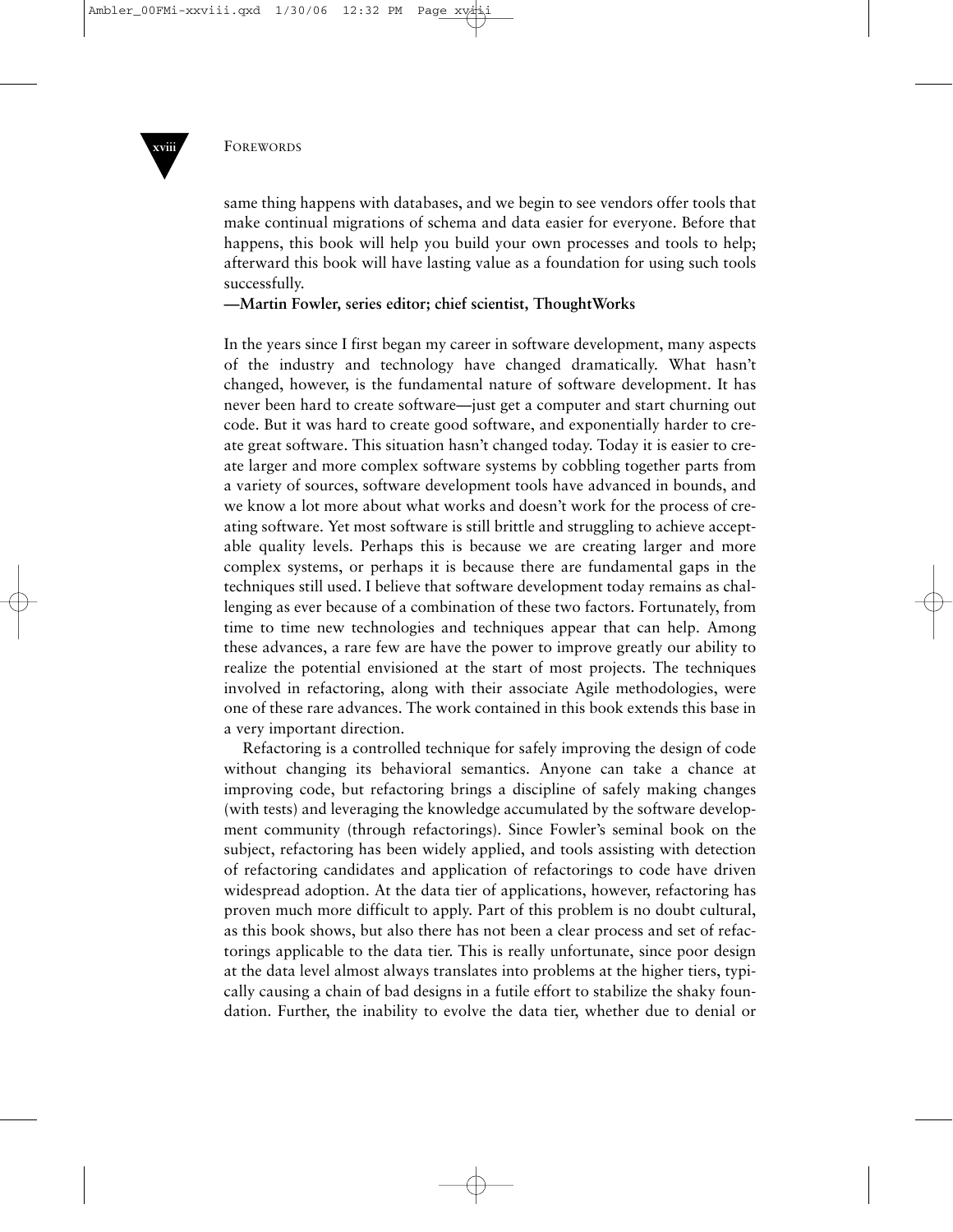## **FOREWORDS**

fear of change, hampers the ability of all that rests on it to deliver the best software possible. These problems are exactly what make this work so important: we now have a process and catalog for enabling iterative design improvements on in this vital area.

I am very excited to see the publication of this book, and hope that it drives the creation of tools to support the techniques it describes. The software industry is currently in an interesting stage, with the rise of open-source software and the collaborative vehicles it brings. Projects such as the Eclipse Data Tools Platform are natural collection areas for those interested in bringing database refactoring to life in tools. I hope the open-source community will work hard to realize this vision, because the potential payoff is great. Software development will move to the next level of maturity when database refactoring is as common and widely applied as general refactoring itself.

**—John Graham, Eclipse Data Tools Platform, Project Management, committee chair, senior staff engineer, Sybase, Inc.**

In many ways the data community has missed the entire agile software development revolution. While application developers have embraced refactoring, testdriven development, and other such techniques that encourage iteration as a productive and advantageous approach to software development, data professionals have largely ignored and even insulated themselves from these trends.

This became clear to me early in my career as an application developer at a large financial services institution. At that time I had a cubicle situated right between the development and database teams. What I quickly learned was that although they were only a few feet apart, the culture, practices, and processes of each group were significantly different. A customer request to the development team meant some refactoring, a code check-in, and aggressive acceptance testing. A similar request to the database team meant a formal change request processed through many levels of approval before even the modification of a schema could begin. The burden of the process constantly led to frustrations for both developers and customers but persisted because the database team knew no other way.

But they must learn another way if their businesses are to thrive in today's ever-evolving competitive landscape. The data community must somehow adopt the agile techniques of their developer counterparts.

*Refactoring Databases* is an invaluable resource that shows data professionals just how they can leap ahead and confidently, safely embrace change. Scott and Pramod show how the improvement in design that results from small, iterative refactorings allow the agile DBA to avoid the mistake of big upfront design and evolve the schema along with the application as they gradually gain a better understanding of customer requirements.